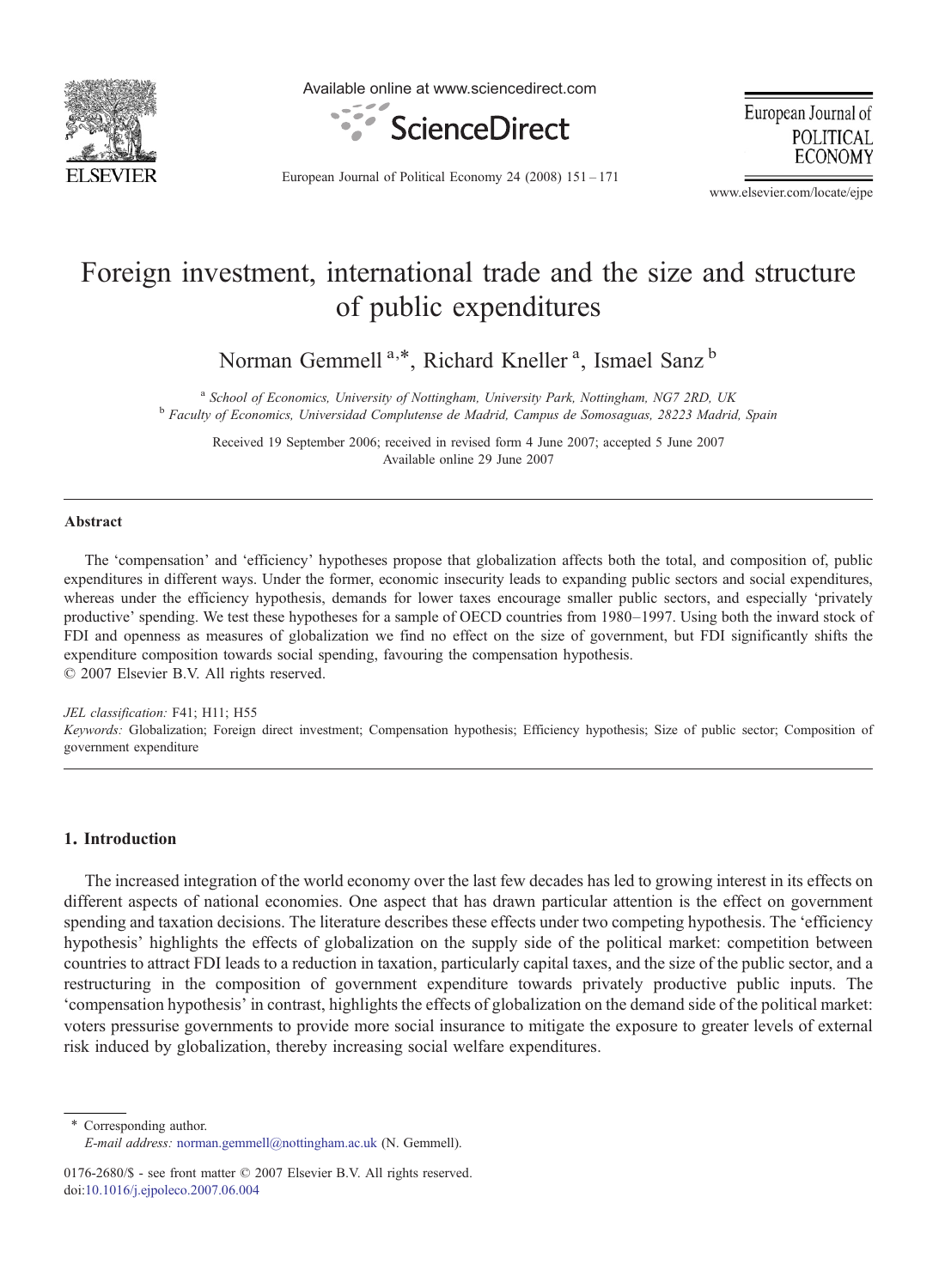Empirical evidence on whether the efficiency or compensation hypothesis dominates is inconclusive [\(Schulze and](#page--1-0) [Ursprung, 1999\)](#page--1-0). Evidence in favour of the compensation hypothesis is broadly balanced by a similar number of studies supporting the efficiency hypothesis. In part it is likely that the differences in empirical outcomes between studies reflect inconsistencies in the choice of empirical methodology and the sample of countries, as well as the choice of fiscal variables and the indicators of globalization. In this paper we take a number of steps to mitigate the effect of these choices on the results, to test robustness to alternatives, and to understand where sensitivities in the existing literature might be generated. In so doing we make some extensions to the methodology and data used to test the effects of globalization on government expenditure.

The empirical methodology we adopt proceeds in two stages. First, we examine the effects of globalization on the size of government before later considering the effect on the composition of those expenditures. For the size of government regressions we compare the results using three methods found in the current literature: OLS, two-way fixed effects and dynamic panel models. Our primary innovation comes from the methodology used to study the effects on expenditure composition. Here we employ a system of dynamic panel regressions with each fiscal category expressed relative to total government expenditure (rather than say, GDP). This approach requires comprehensive coverage of expenditure data and, more importantly, recognition that the expenditure categories are interdependent through the government budget constraint. By expressing the fiscal categories relative to total expenditure we maximise the opportunity for finding significant compositional effects from globalization. This assumption is supported by the results from regressions explaining government size where no robust evidence of an effect from globalization is found.

We also depart from existing studies with respect to the choice of measure of globalization used. Within the existing literature globalization has typically been captured by measures of openness to international trade, episodes of capital liberalisation, or FDI flows. [Dreher \(2006\)](#page--1-0) however constructs a more comprehensive index of globalization which includes separate elements capturing 'economic integration', 'political integration' and 'social globalization'. <sup>1</sup> This paper is concerned with the economic aspects of globalization and uses two measures that contribute to the economic integration component of Dreher's index. In particular, motivated by the evidence linking the presence of foreign multinationals with perceptions of economic insecurity (see [Schmidt, 1999; Scheve and Slaughter, 2006](#page--1-0)) we use as our baseline measure the stock of inward FDI. Those authors have argued that in the US and UK greater FDI has been associated with increased job insecurity. However, given previous arguments, and evidence, that trade openness may affect public spending decisions (see, for example, [Rodrik, 1998; Garret, 2001\)](#page--1-0) we also examine the impact of trade openness on the size and composition of government spending.

To the extent that these arguments regarding FDI apply more widely and impact on public expenditure choices, it might be expected that it is the stock rather than the flow of FDI that best captures this. Where inward flows of FDI are relatively large, for example, but existing stocks are low, this may have a limited impact on perceptions of insecurity. Conversely in a national economy where the capital stock is predominantly foreign-owned, but current foreign investment is low, insecurity may nevertheless be high. However, we test the robustness of our findings based on inward FDI stocks to a number of alternative trade, investment and globalization measures, as well as considering whether the results are unique to foreign capital. Finally, to reduce the potential sensitivity to differences in the degree of fiscal decentralization and therefore the sample of countries, we also depart from much of the existing literature and use data on government spending at the consolidated general level.

Using data for 25 OECD countries over the period 1980–1997 we find evidence in favour of a modified version of the compensation hypothesis. Firstly, we do not find robust evidence to support the compensation hypothesis claim of an effect of openness or FDI on total government expenditure.<sup>2</sup> This result is insensitive to the measure of globalization adopted — the stock of inward FDI or openness to international trade. However, the econometric method used appears to be important. Our results show that allowing for country/time fixed effects and/or dynamics within panel regressions renders both these aspects of economic integration irrelevant in regressions seeking to explain government size.

Secondly, tests on the composition of government expenditure yield clearer outcomes. Here we find unambiguous support for the compensation hypothesis. Larger stocks of inward FDI have a positive effect on social welfare spending

<sup>&</sup>lt;sup>1</sup> 'Political integration' is measured in Dreher's index by membership of international organisations, participation in UN missions etc.; 'social globalization' includes data on international contacts (telephone traffic) and tourism. Economic integration includes international trade and investment flows and data on 'restrictions' such as import barriers.

<sup>&</sup>lt;sup>2</sup> Within the existing literature only [Dreher \(2006\)](#page--1-0) has reached a similar conclusion.